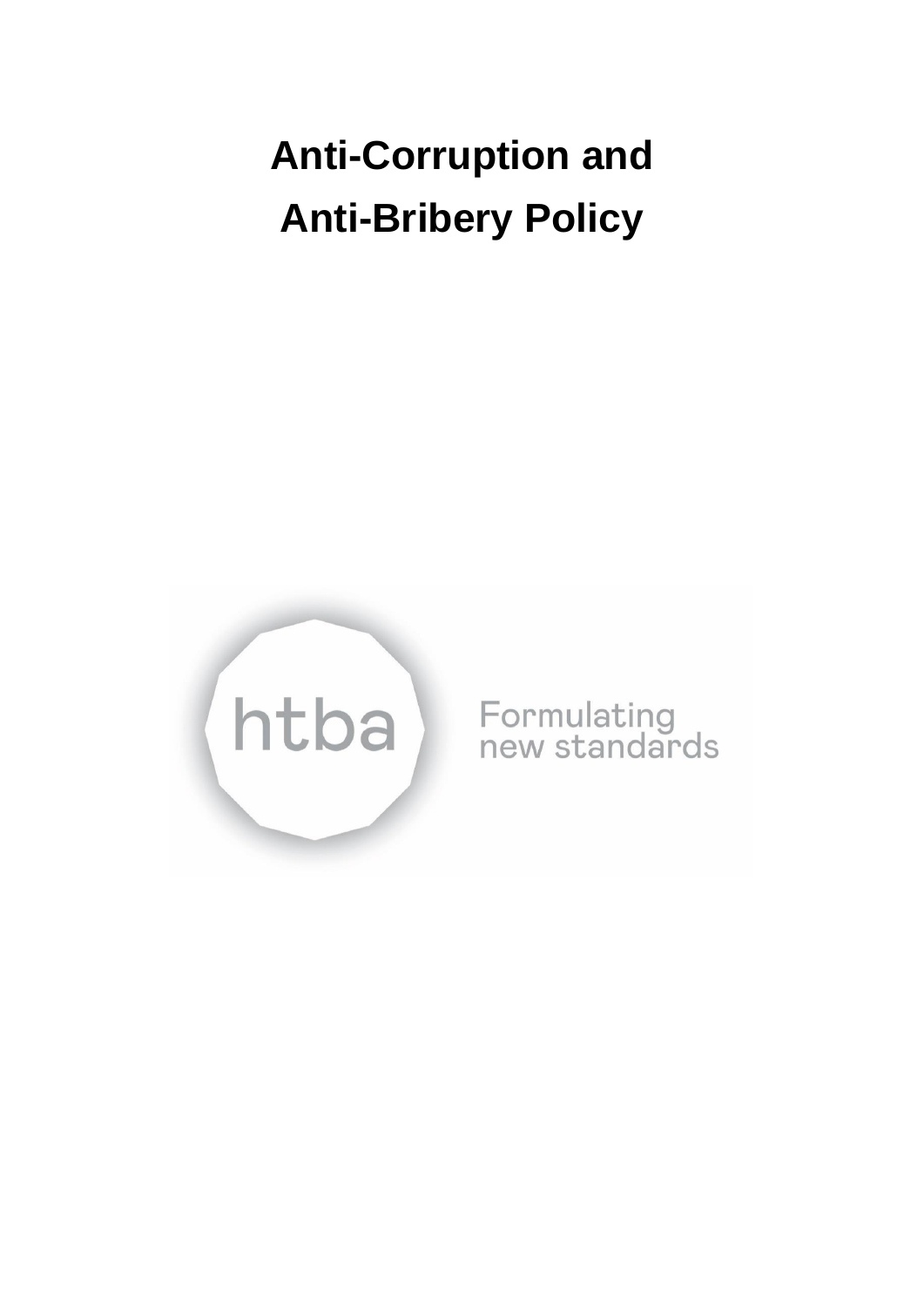# **1. Objective**

HTBA is firmly committed to complying with the applicable anti-corruption legislation and with the fight against any type of corruption and bribery, both in the public and private spheres. HTBA's attitude is zero tolerance towards unacceptable behavior such as the acceptance of bribes, in its different types (gifts, meals, hospitality, etc.). Similarly, HTBA aims to avoid any conduct that could constitute a money laundering offense within the company, in order to ensure that the law, and in particular Law 10/2010 on the prevention of money laundering and terrorist financing, is fully respected in the conduct of its business.

To this end, the Governing Body of HTBA, approves this Anti-Corruption and Anti-Bribery Policy (hereinafter "Anti-Corruption Policy"), as an essential tool to prevent both the Entity and its employees, external collaborators or any third party with whom the Entity maintains contractual relations, from engaging in conduct that may be contrary to the law or to the basic principles of HTBA's performance.

## **2. Scope of application and consequences of non-compliance**

This Policy applies to HTBA's officers and employees.

If an employee violates the law, the Code of Ethics, or any HTBA policy, they may be subject to disciplinary action up to and including, in certain cases, termination of employment. Such employee is liable for the legal and personal consequences resulting from the corresponding inspection. Furthermore, HTBA reserves the right to take any legal action it deems appropriate against the employee.

Before any sanction is executed, the employee's guilt must be confirmed by an investigation carried out by the Ethics Committee, regardless of whether any administrative or judicial proceedings are in progress.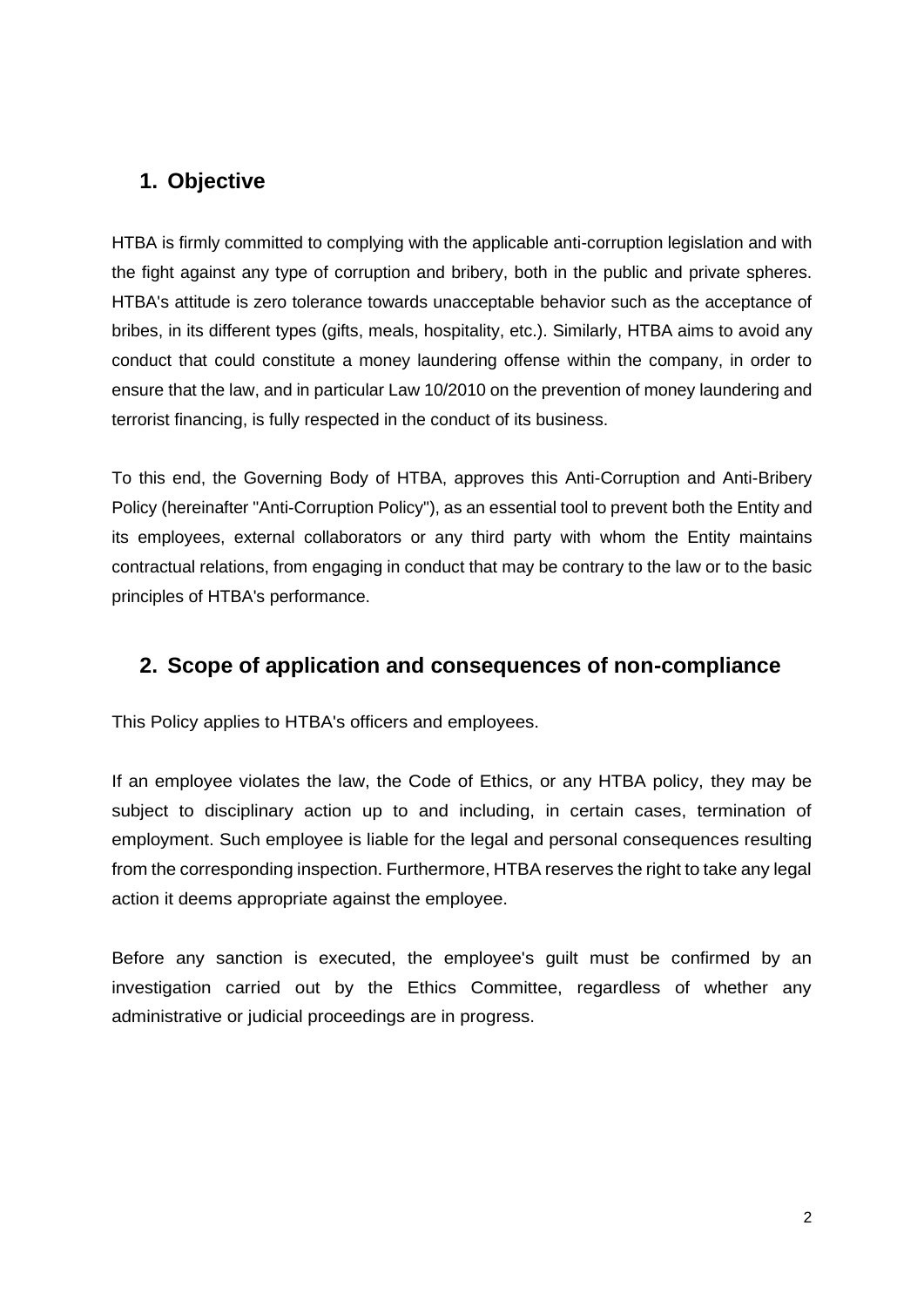## **3. Definitions**

### **3.1 Gifts**

Any attention, present, gift or benefit given to or received from a third party, including invitations to lunches or dinners, trips, fairs or events directly or indirectly paid by HTBA or, otherwise, directly or indirectly by a third party.

HTBA has a Gift Policy that specifically regulates what is to be understood as Gifts and the conduct to be maintained by all HTBA employees when receiving and giving gifts to third parties that may arise in the activity carried out by employees and other collaborators linked to HTBA, establishing in this policy the rules of action. This document does not replace the Gift Policy but refers expressly to it.

#### **3.2 Facilitation Payments**

These are payments of small sums of money to public officials to obtain or accelerate the completion of an administrative procedure or any other procedure that corresponds to the Public Administration, e.g. obtaining licenses, visas, work permits or obtaining a competitive advantage.

#### **3.3 Donations**

Financial or material aid whose purpose is strictly for the benefit of society, culture, science, health, the environment and disadvantaged people.

#### **3.4 Lobbying**

Lobby or "pressure group" should be understood as a group of people who, for the benefit of their own interests, influence an organization, sphere or social activity.

#### **3.5 Money Laundering**

Money laundering is the process by which individuals or groups attempt to conceal the proceeds of illegal activities or attempt to make the sources of their illegal or criminal funds appear legitimate.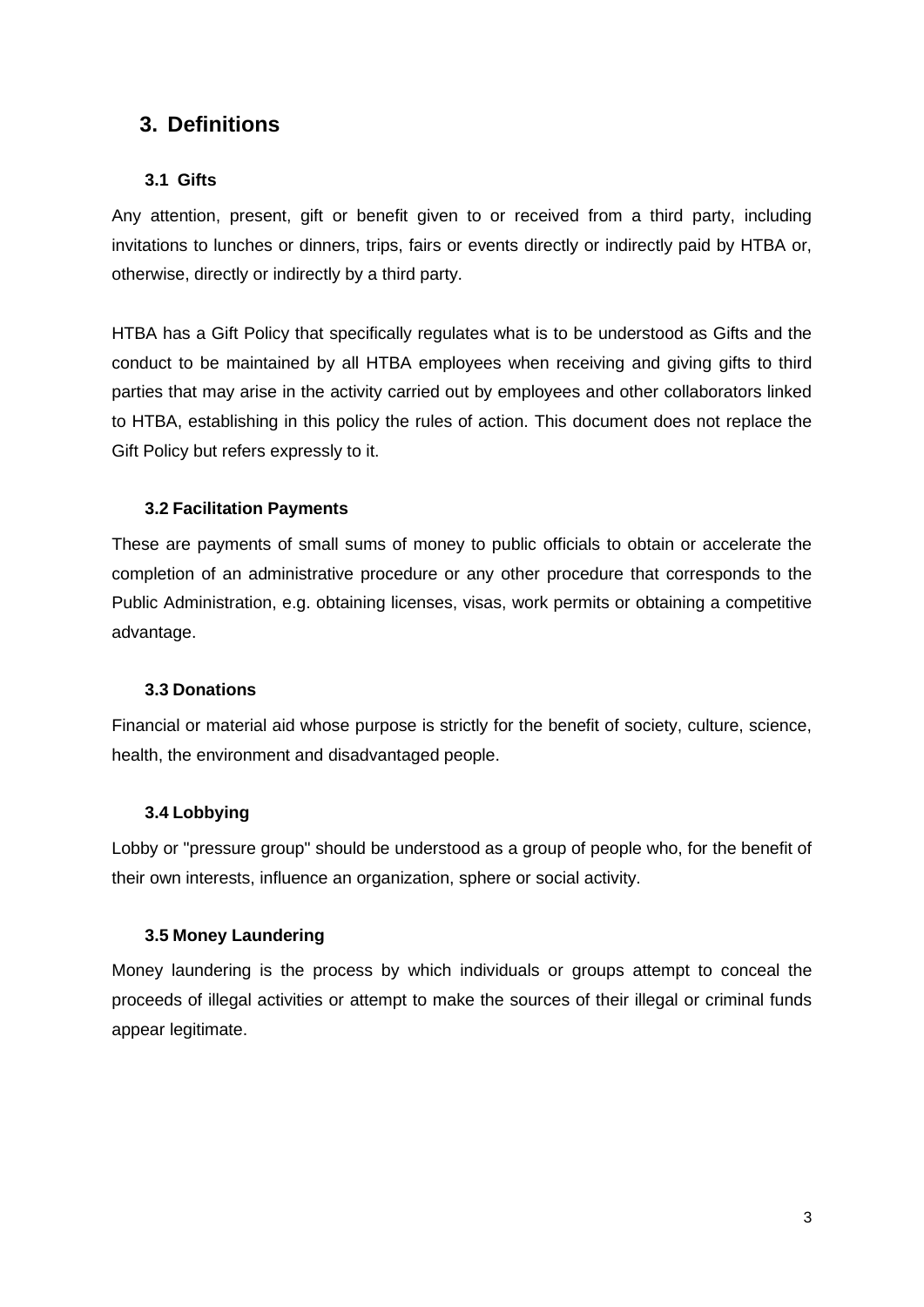# **4. Responsibilities**

## **4.1 HTBA employees**

All people included in the scope of this Policy have the individual responsibility to comply with the commitments established herein, as well as to bring to the attention of the competent body any conduct that may constitute a violation of the Policy.

## **4.2 Governing Body**

HTBA's Governing Body is committed to promoting a culture of fraud and corruption prevention at the strategic and operational levels, which is why it approves this policy and is committed to promoting support and awareness of it.

## **4.3 Ethics Committee**

The Ethics Committee is responsible for:

- Ensure compliance with and dissemination of this policy among all members of HTBA.
- Investigate, follow up and if applicable, impose sanctions to the complaints that are reported and found as non-compliance or criminal act in anti-corruption matters.

Managers and, in general, all HTBA employees must inform all their suppliers and, in general, any third party with whom they have any kind of contractual relationship, of the terms of this Policy. These parameters must be accepted by them at the time of signing the corresponding contracts.

## **5. Concept and penal consequences**

Bribery and corruption are defined in Spanish legislation, specifically in LO 10/1995, of November 23, which approves the Criminal Code. Both behaviors are contemplated as criminal types in articles **286 bis, 286 ter and 286 quater**, -Corruption crimes in business-**429 and 430** -Influence peddling- in relation to articles 31, 31 bis, 31 ter, 31 quater and 31 quinquies, which carry significant prison and economic penalties, both for the natural person active subject of the crime, as well as for the legal person and, if applicable, its administrator or representative.

Additionally, Law 10/2010, approved on April 28, establishes a series of conducts considered as money laundering and financing of terrorism.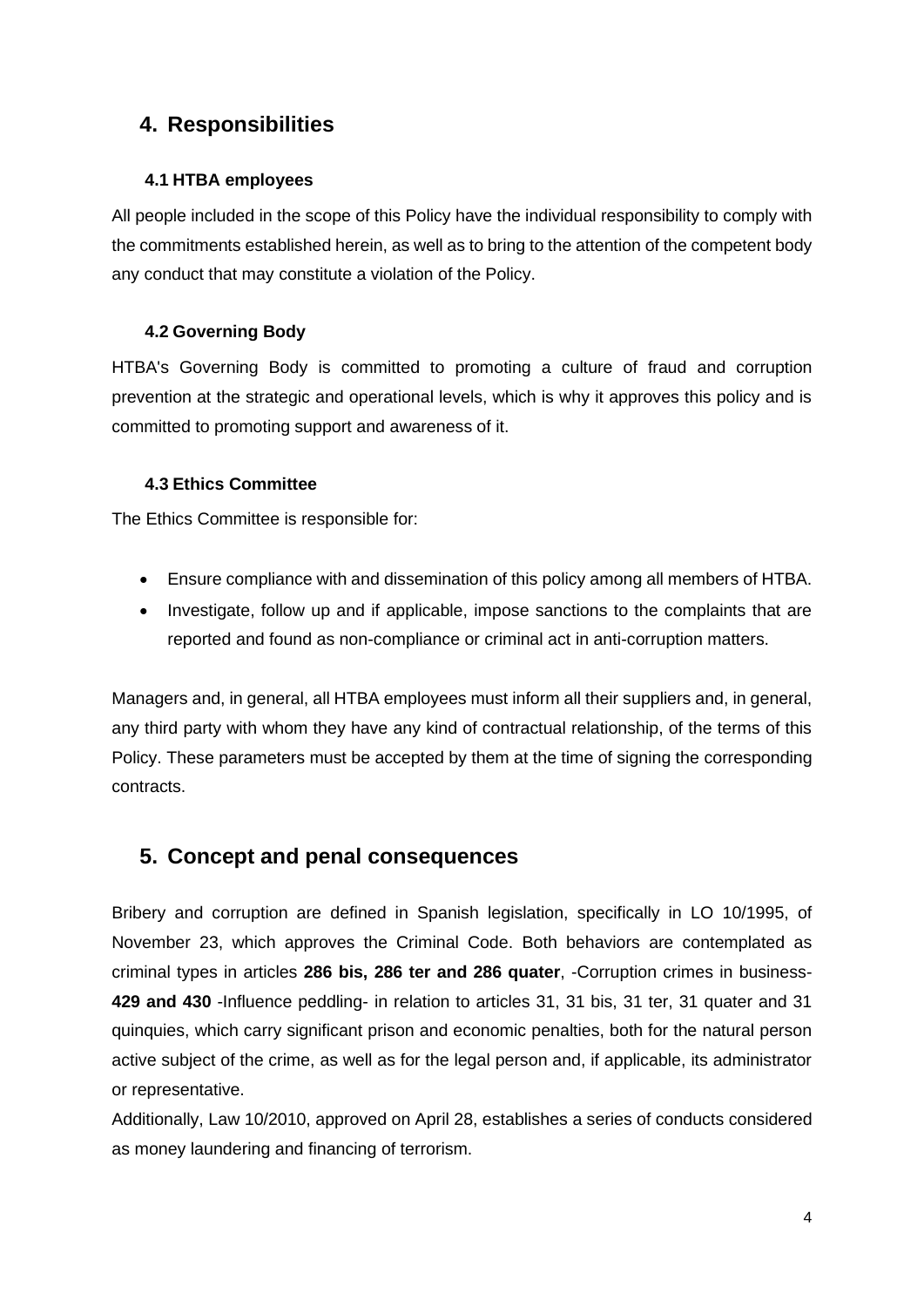Failure to comply with these regulations (see Annex: Conduct under the Criminal Code) may have criminal consequences not only for individuals who commit the related offenses, but also for legal entities. The latter may be criminally liable for offenses committed in the name or on behalf of the legal entity, and for its direct or indirect benefit, by its legal representatives, de facto or de jure administrators, or by those who hold decision-making or organizational and control powers within the legal entity, as well as by any of its employees, i.e. by those subject to the authority of the legal entity's directors.

Therefore, it is essential that all HTBA managers and employees know and respect this Policy, as it is mandatory and inexcusable for all of them.

# **6. Anti-Corruption Standard**

Bribery is not only the payment of an amount of money, but also includes other types of behavior such as favors, benefits, or personal attention provided to third parties directly or indirectly related to suppliers, operators, or any other third party that has or could have a contractual relationship with HTBA and that could be considered as a way to influence behavior or decision-making. Therefore, the following aspects must be taken into consideration:

## **Gifts**

HTBA has a Gift Policy to which this document refers in its entirety and is deemed to be reproduced, being it mandatory for all members of HTBA.

## **Facilitation Payments**

Such payments are strictly prohibited.

Payments of a legal or regulatory nature to an official body established for this purpose shall not be considered as such.

In our relations with Public Officials, this Policy shall be especially applicable, since they are additionally subject to certain special regulations regarding incompatibilities and prohibitions by reason of their position.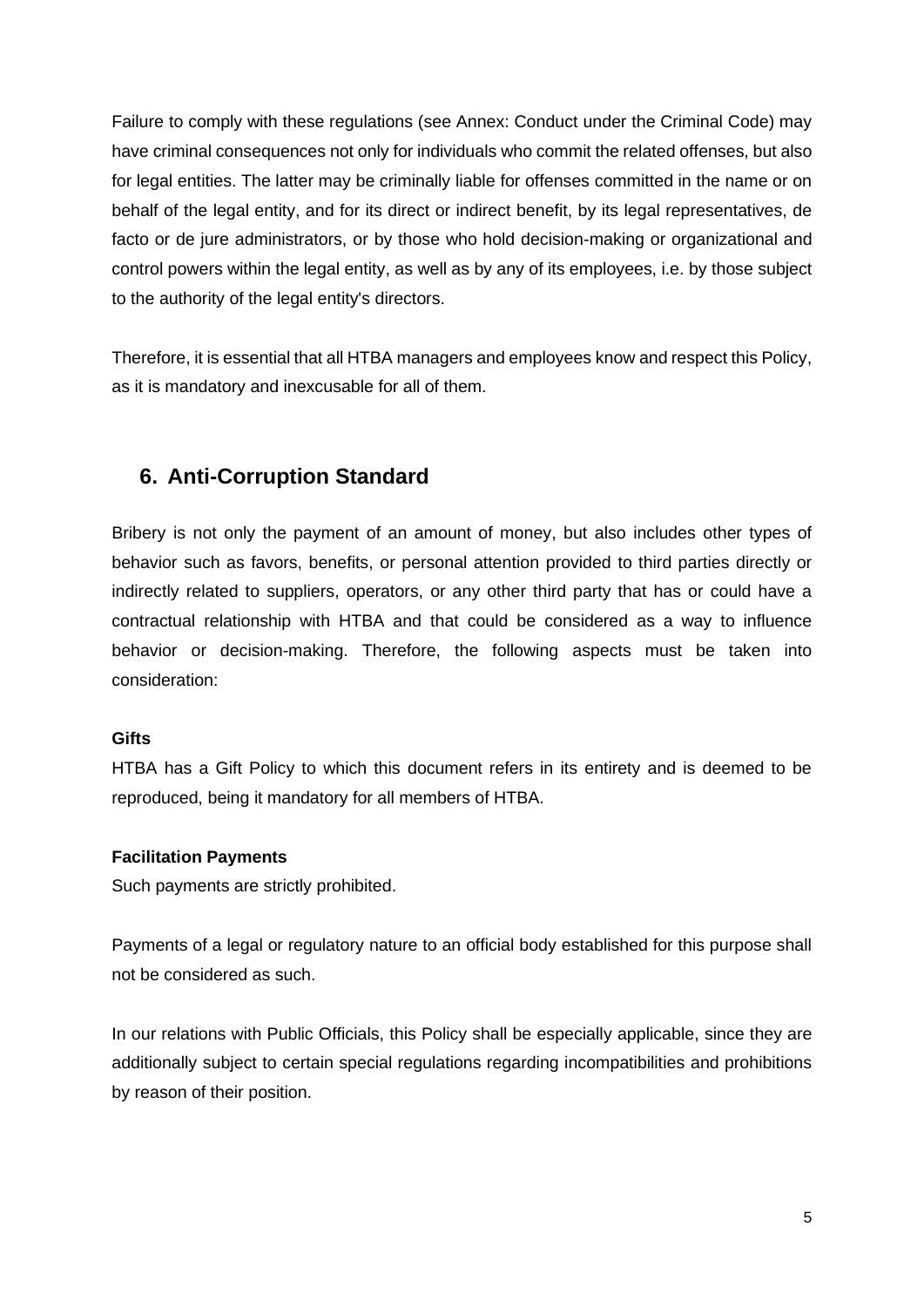#### **Donations**

Financial or material donations to political parties, charitable or non-governmental organizations for the purpose of obtaining any advantage, favor, consideration or service are not permitted.

Any other donations or gifts in this area must be previously included in HTBA's general budget.

### **Lobbying**

Bearing in mind that lobbying is not regulated in Spain, we must understand that it is a permitted activity in our country on the condition that it is carried out in a transparent and ethical manner and that this Policy is inexcusably applied.

In view of the above, all HTBA employees must constantly report these activities to the person in charge of their Management.

## **7. Relations with third parties**

HTBA employees must inform all their suppliers, and in general any third party with whom they have any kind of contractual relationship, of the terms of this Policy, which will be available on the HTBA website. Said parameters must be accepted by them at the time of signing the corresponding contracts.

The contracting/subcontracting of any supplier or third party for the contracting of any product or service may only be formalized by those managers or employees who have been granted specific powers to do so and in accordance with the procedures or authorizations previously established by HTBA.

In any case, prior to the contracting and in case of doubts, it shall be mandatory to analyze the possible risks through the Legal Department, who shall issue the corresponding authorization against possible risks associated to the contracting of the same.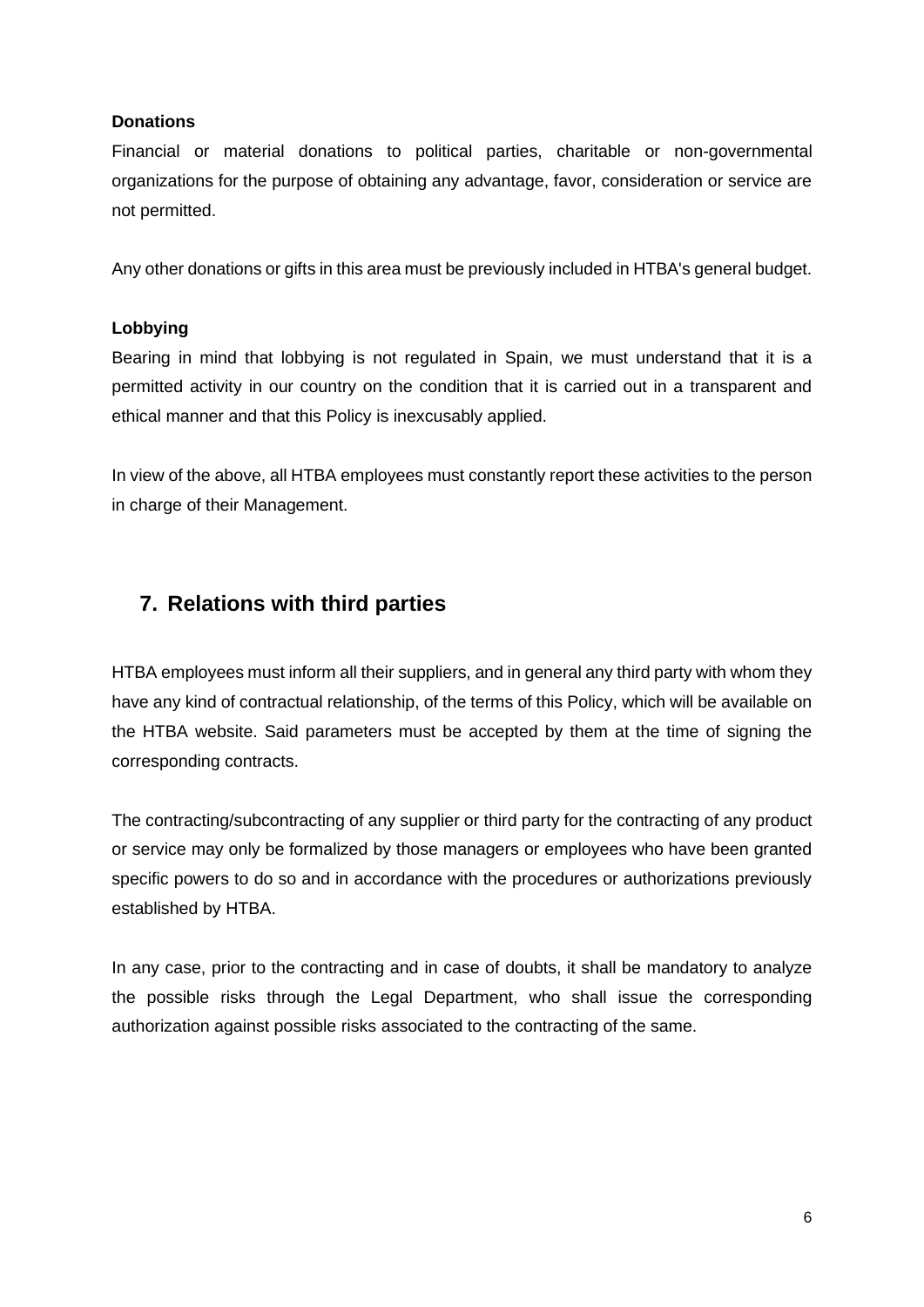# **8. Conflicts of interest**

## **8.1 Alleged conflicts of interests**

In the course of their work, HTBA personnel may find themselves in situations where there is a potential conflict between their personal interests or those of persons related to them, and the interests of the company.

In order to facilitate as much as possible, the process of identifying a conflict of interest, the following list of examples that would be considered potential conflicts of interest is provided:

- Personal relationships in the workplace: when an employee has the capacity to make decisions on the appointment, working conditions, promotion or remuneration of a person related to him/her,
- Hiring of related people,
- Personal or financial links with suppliers. When an employee with decision-making capacity (or influence over decision-making) in the hiring of a supplier:
	- o is a related person with respect to the contracted supplier or one of its professionals
	- $\circ$  or has a financial interest (either directly or through a related person) in the supplier company.
- Personal or financial links with customers. When an employee is involved in any way and at any stage (from initial quotation to final invoice) with the provision of services to a client:
	- o is a connected person with respect to that client or one of its professionals.
	- o has a financial interest (either directly or through a Related Person) in the client's company.

Conflicts of interest must be avoided at all levels of HTBA, and the interests of HTBA must always take precedence over the personal interests of employees or people related to them.

In any case, the following conduct is not permitted:

• The use of advantages in HTBA agreements and contracts for personal benefit, when such advantages do not extend to other members of staff or to the company,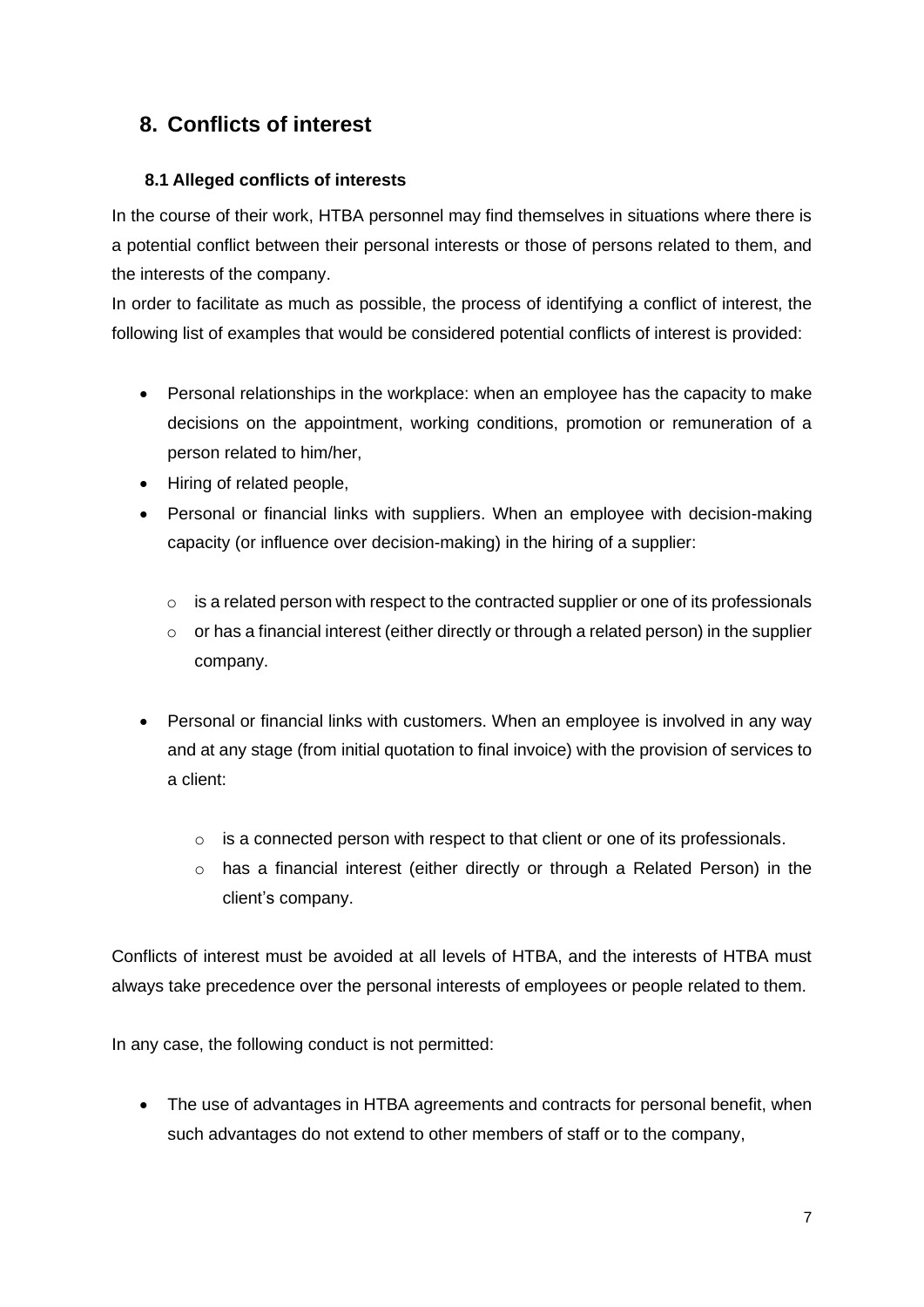- The use of the position or professional position in HTBA to acquire some kind of advantage or opportunity of a commercial or personal nature (such as, for example, invitations to trips, events or meals), for personal benefit or for the benefit of a third party,
- To contract with third parties who have family or personal ties, without prior authorization from the administrators or Management of the company,
- Carrying out activities on their own behalf or on behalf of others that involve effective competition, actual or potential, with the company, or that, in any other way, place them in conflict with the interests of the company,
- Use any type of confidential or privileged information to obtain personal advantages or to carry out any illicit act,
- Use the name of HTBA or invoke the condition of member of the same to participate or unduly influence the execution of private operations,
- Omitting, misrepresenting or falsifying information for the fulfillment of personal objectives.

## **8.2 Action in case of conflict of interest**

In the event that an HTBA employee finds himself/herself in a situation that may generate a conflict of interest, they must communicate this situation to their immediate superior so that they can submit it to the Ethics Committee for consideration, or, failing that, go directly to the Ethics Committee so that it may indicate how to proceed.

## **8.3 Conflict of interest management**

The Ethics Committee shall resolve any conflicts of interest reported to it, ensuring that its management:

- Is impartial and confidential,
- Is fair, taking into account the situation, including the potential risk to HTBA's business interests or reputation,
- Have a dual interest: decide on a course of action that minimizes any risk to HTBA while protecting, as far as possible, the personal interests of the employee concerned,
- Communicate this decision and the reasons for it to the employee and follow up appropriately to ensure that the employee understands and observes the decision.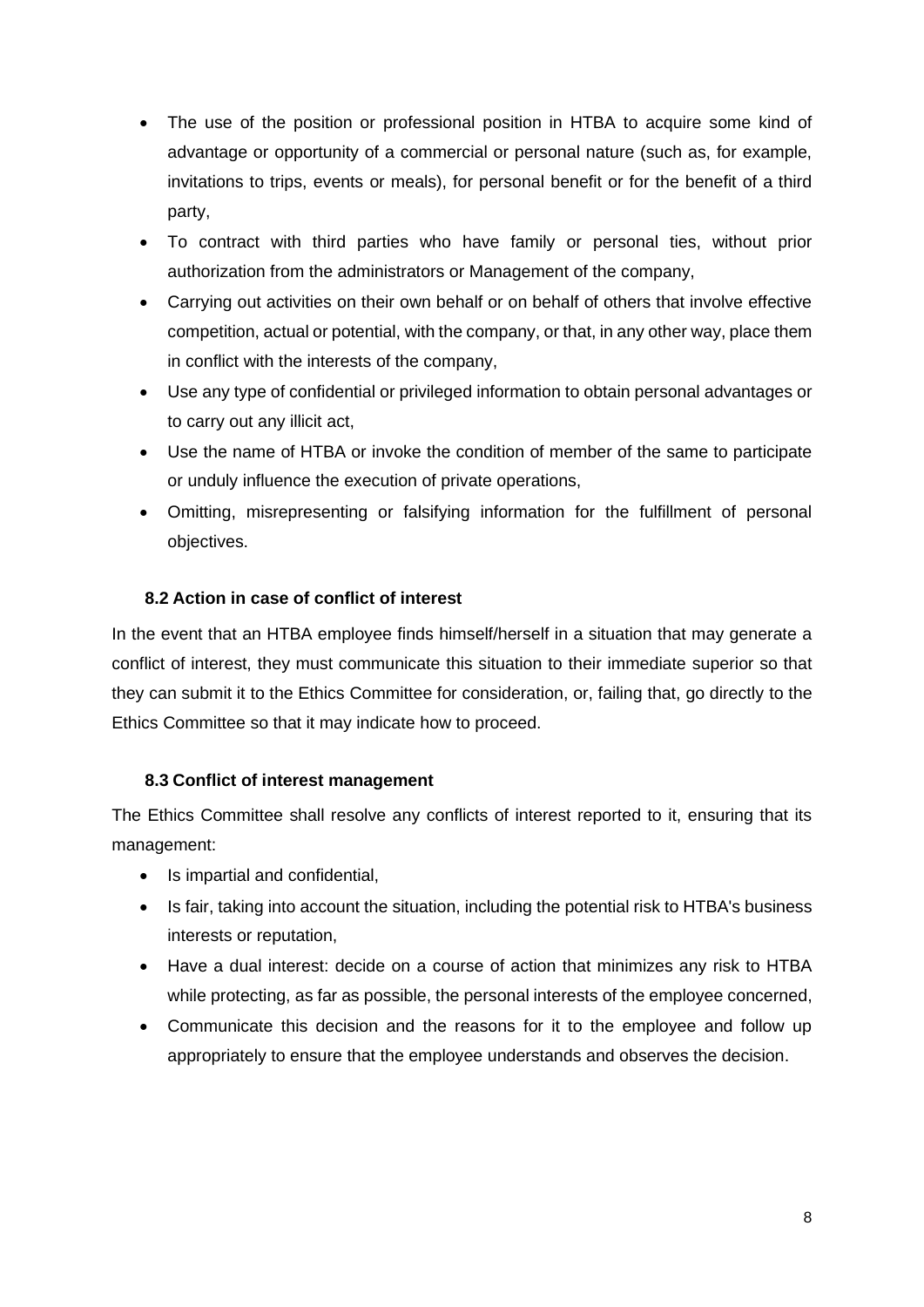Notifications, approvals and denials shall be documented in writing, taking into account that the notification and, if applicable, the approval of a given situation or activity must always be made in advance.

If a notified or approved conflict subsequently undergoes a significant change, the notification or approval process must be repeated.

The Ethics Committee shall maintain an up-to-date record of all conflicts of interest and the actions taken to resolve them.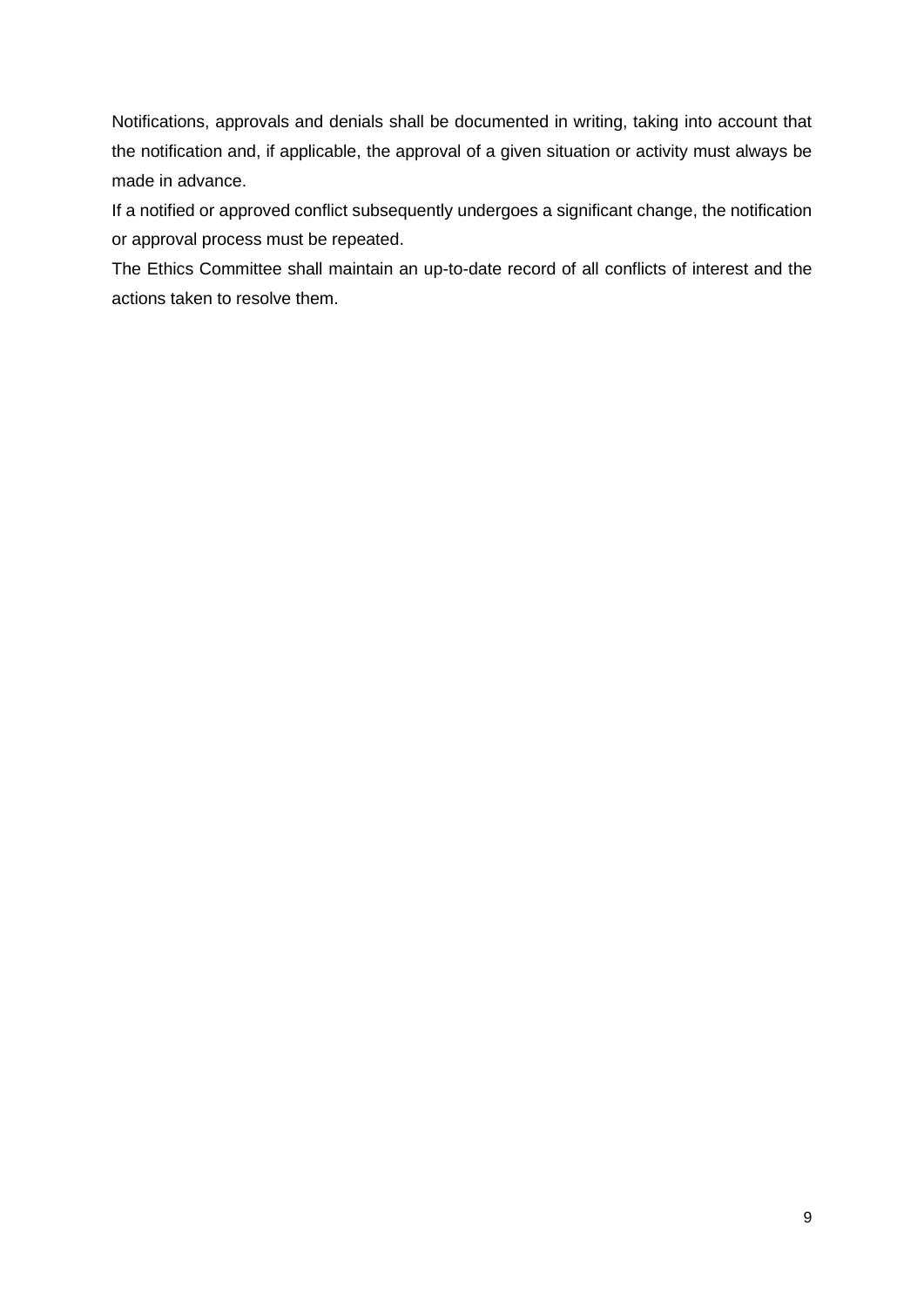## **9. Annex: Conduct under the Penal Code**

In particular, Article 286 bis -Corruption between private parties- of the Criminal Code states textually to define corruption between private parties:

*"1. The director, administrator, employee or collaborator of a commercial enterprise or of a company who, by himself or through an interposed person, receives, requests or accepts an unjustified benefit or advantage of any nature, or an offer or promise to obtain it, for himself or for a third party, as consideration to unduly favor another in the acquisition or sale of goods, or in the contracting of services or in commercial relations, shall be punished with imprisonment from six months to four years, special disqualification from the exercise of industry or commerce for a period of one to six years and a fine of three times the value of the benefit or advantage.*

*2. With the same penalties shall be punished whoever, by himself or through an intermediary, promises, offers or grants to directors, administrators, employees or collaborators of a commercial enterprise or of a company, an unjustified benefit or advantage, of any nature, for them or for third parties, as consideration for unduly favoring him or a third party over others in the acquisition or sale of goods, contracting of services or in commercial relations."*

On the other hand, Article 286 ter of the Penal Code literally establishes to define corruption of a public official:

*"1. Those who by offering, promising or granting any undue benefit or advantage, pecuniary or otherwise, corrupt or attempt to corrupt, by themselves or through an interposed person, an authority or public official for the benefit of these or a third party, or attend to their requests in this regard, in order to act or refrain from acting in connection with the exercise of public functions to obtain or retain a contract, business or any other competitive advantage in the performance of international economic activities, shall be punished, unless already punished with a more serious penalty in another provision of this Code, with imprisonment of three to six years, a fine of twelve to twenty-four months, unless the benefit obtained is greater than the resulting amount, in which case the fine shall be three times the amount of such benefit.*

*In addition to the aforementioned penalties, the offender shall be sentenced to a ban on contracting with the public sector, as well as the loss of the possibility of obtaining public subsidies or aid and the right to enjoy tax and Social Security benefits or incentives, and the ban on intervening in commercial transactions of public importance for a period of seven to twelve years.*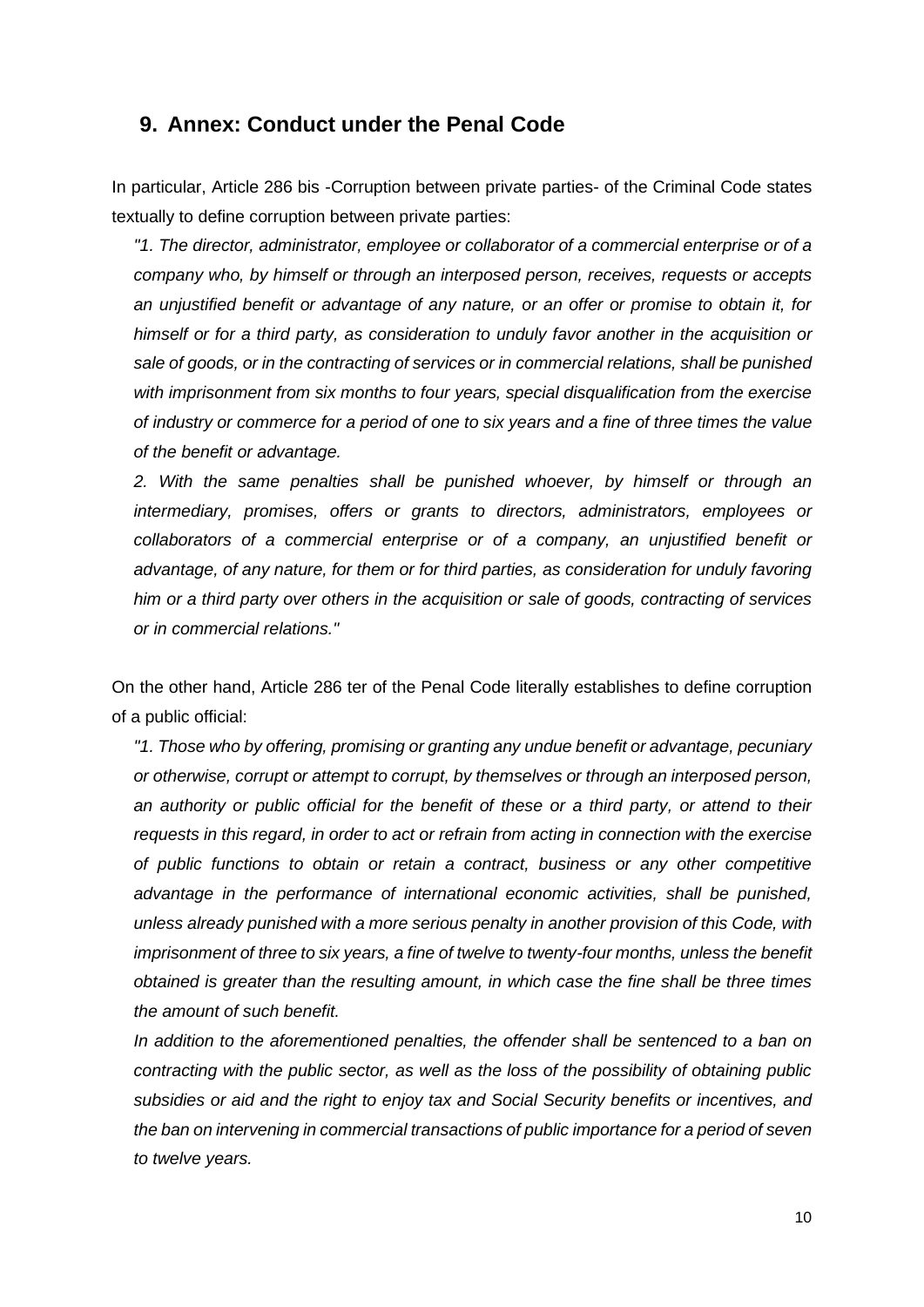*2. For the purposes of this article, a public official shall be understood as those determined by articles 24 and 427.*

Similarly**, Article 429 of the Criminal Code** criminalizes the influence of a private individual on a public official or authority as follows:

*"A private individual who influences a public official or authority by taking advantage of any situation derived from his personal relationship with the latter or with another public official or authority to obtain a resolution that may directly or indirectly generate an economic benefit for himself or for a third party, shall be punished with a prison sentence of six months to two years, a fine of twice the amount of the benefit sought or obtained, and a ban on contracting with the public sector, as well as the loss of the possibility of obtaining public subsidies or aid and the right to enjoy tax and Social Security benefits or incentives for a period of six to ten years. If the benefit sought is obtained, these penalties shall be imposed in the upper half".*

Additionally**, Law 10/2010, of April 28, 2010, on the prevention of money laundering and the financing of terrorism** establishes in its **Article 1, Object, definitions and scope of application:**

*"1. The purpose of this Law is to protect the integrity of the financial system and other sectors of economic activity through the establishment of obligations for the prevention of money laundering and the financing of terrorism.*

*2. For the purposes of this Law, the following activities shall be considered money laundering:*

*(a) The conversion or transfer of property, knowing that such property is derived from criminal activity or from participation in criminal activity, for the purpose of concealing or disguising the illicit origin of the property or of assisting persons involved to evade the legal consequences of their acts.*

*b) The concealment or disguise of the nature, origin, location, disposition, movement or beneficial ownership of property or rights to property, knowing that such property is derived from criminal activity or from participation in criminal activity.*

*(c) The acquisition, possession or use of property, knowing, at the time of receipt thereof, that such property is derived from criminal activity or from participation in criminal activity.*

*d) Participation in any of the activities mentioned in the preceding letters, association to commit these types of acts, attempts to commit them and the fact of aiding, abetting or advising someone to carry them out or facilitating their execution.*